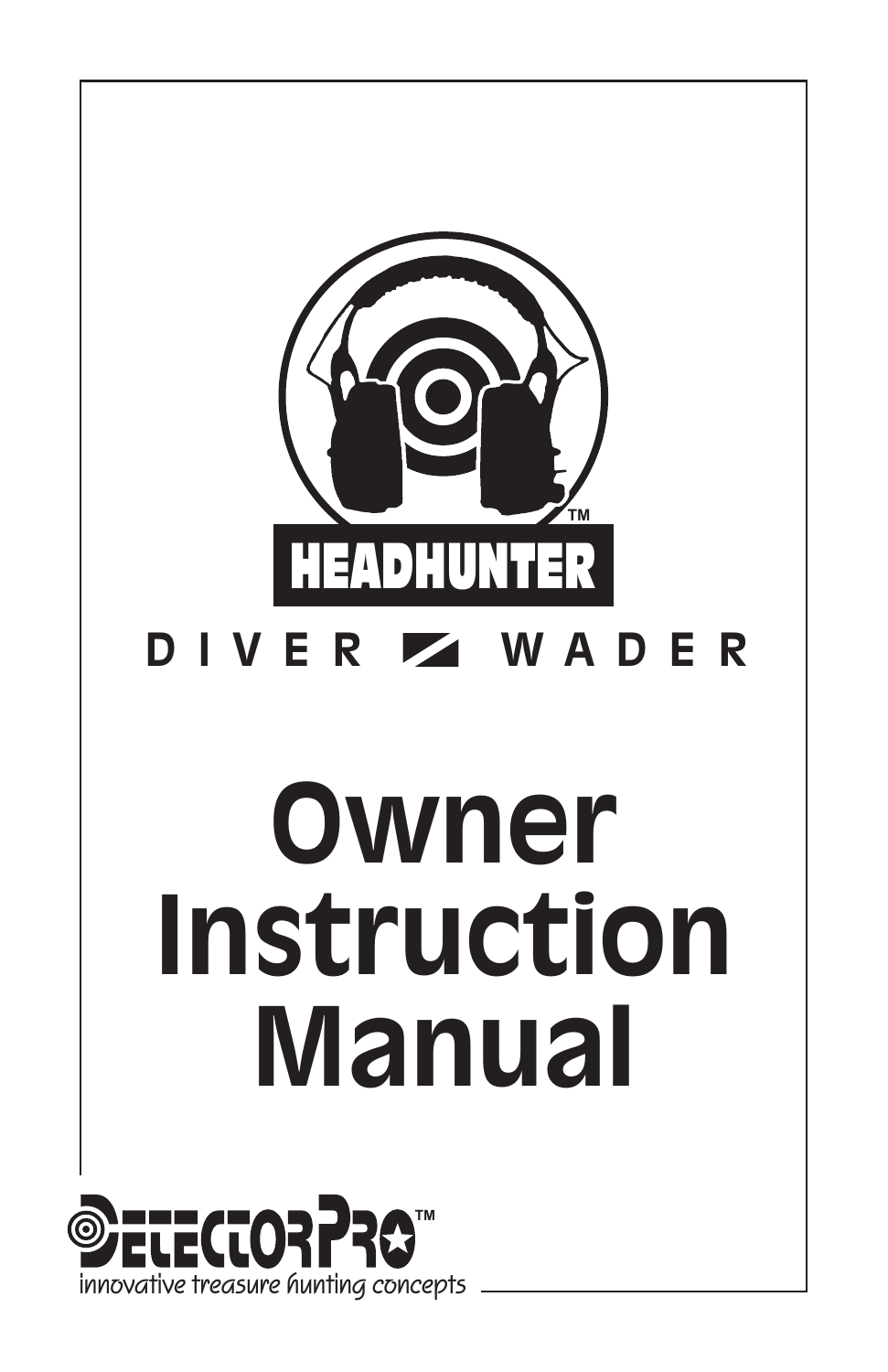### INTRODUCTION



Thank you for buying our **HEADHUNTER** metal detector. You have purchased one of the most compact underwater metal detectors in the world. Not only does this metal detector contain today's most innovative electronics, it is the first water detector that has all the electronics built into the headphones. By eliminating a control housing, weight of the detector is significantly reduced and so is your arm fatigue. When you travel, the **HEADHUNTER** also takes up very little room. All of this is possible because of our innovative micro circuitry and packaging design. The **HEADHUNTER** was engineered to perform best in both salt water and fresh water, but it is also a very good land hunter as well. We feel it is a true universal application metal detector.

**HEADHUNTER** opens up a whole new world of excitement. Thousands of valuables are continuously lost each year and you can now start finding them. Learn the operation of your new metal detector well, do site research, obey the law, and respect the rights of others. If you do all of the above, you will have an enjoyable, successful hobby that will give you pleasure and relaxation for years to come.

Happy hunting and good luck,

**Gary Storm**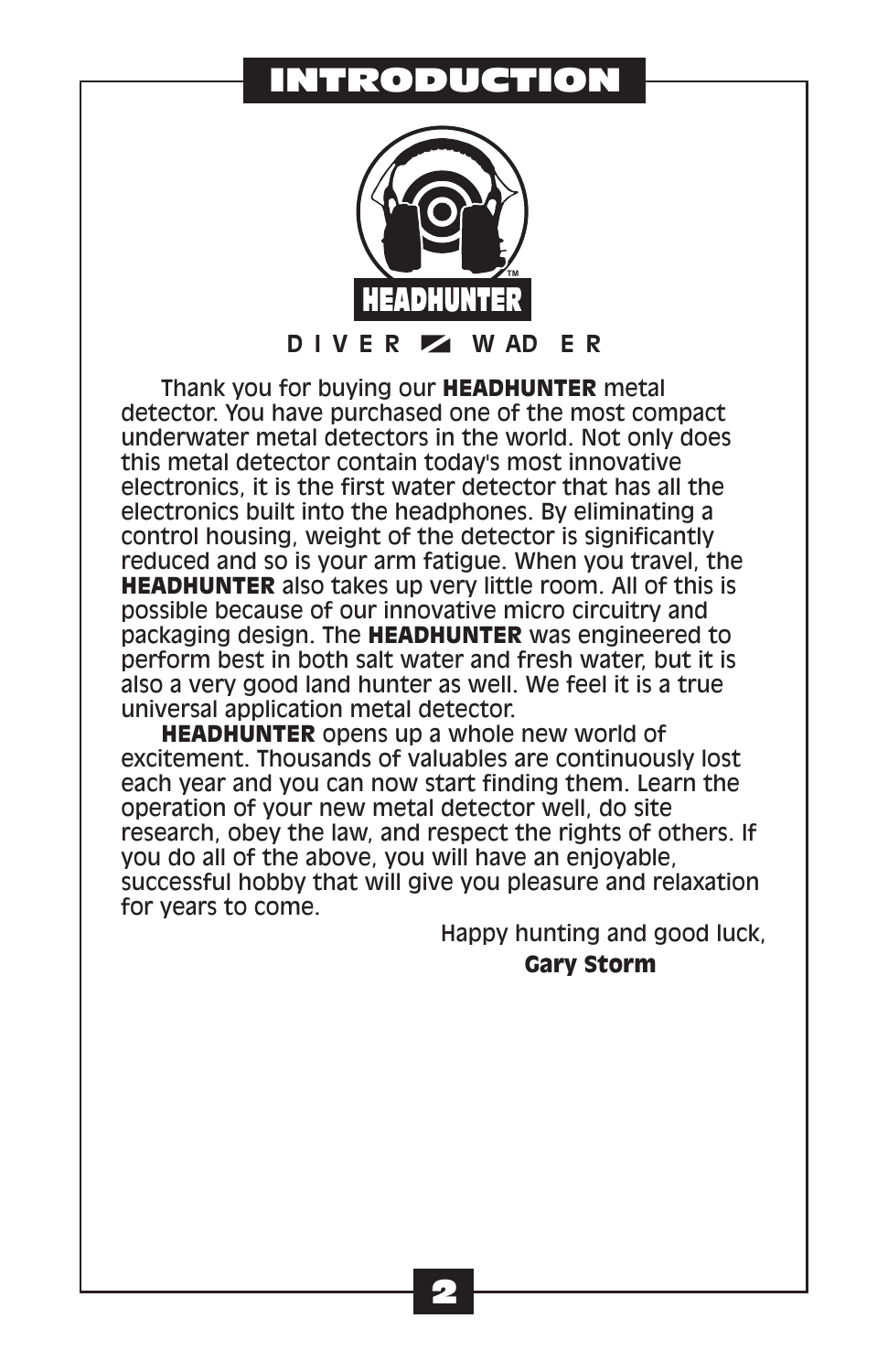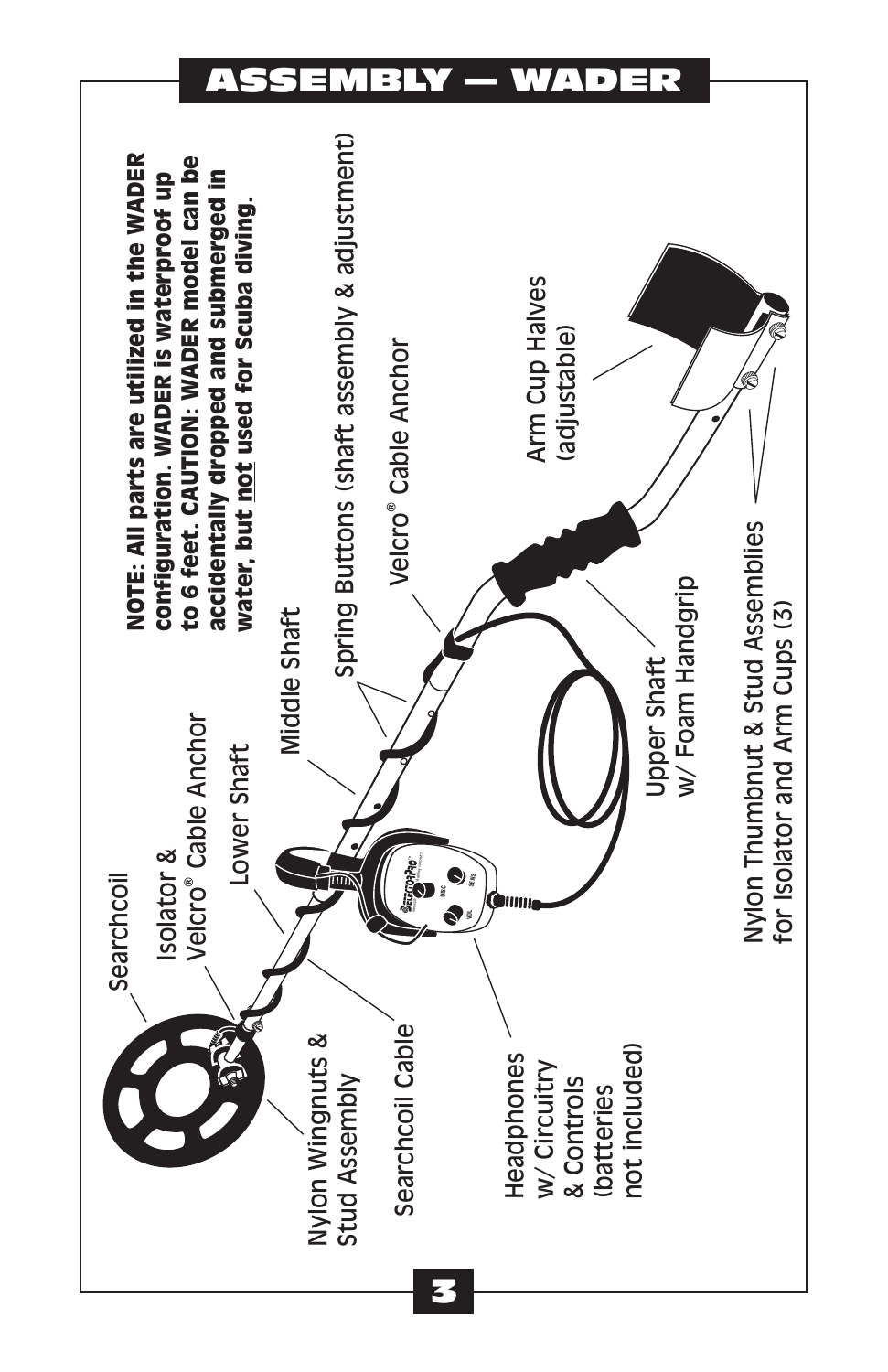ASSEMBLY — DIVER

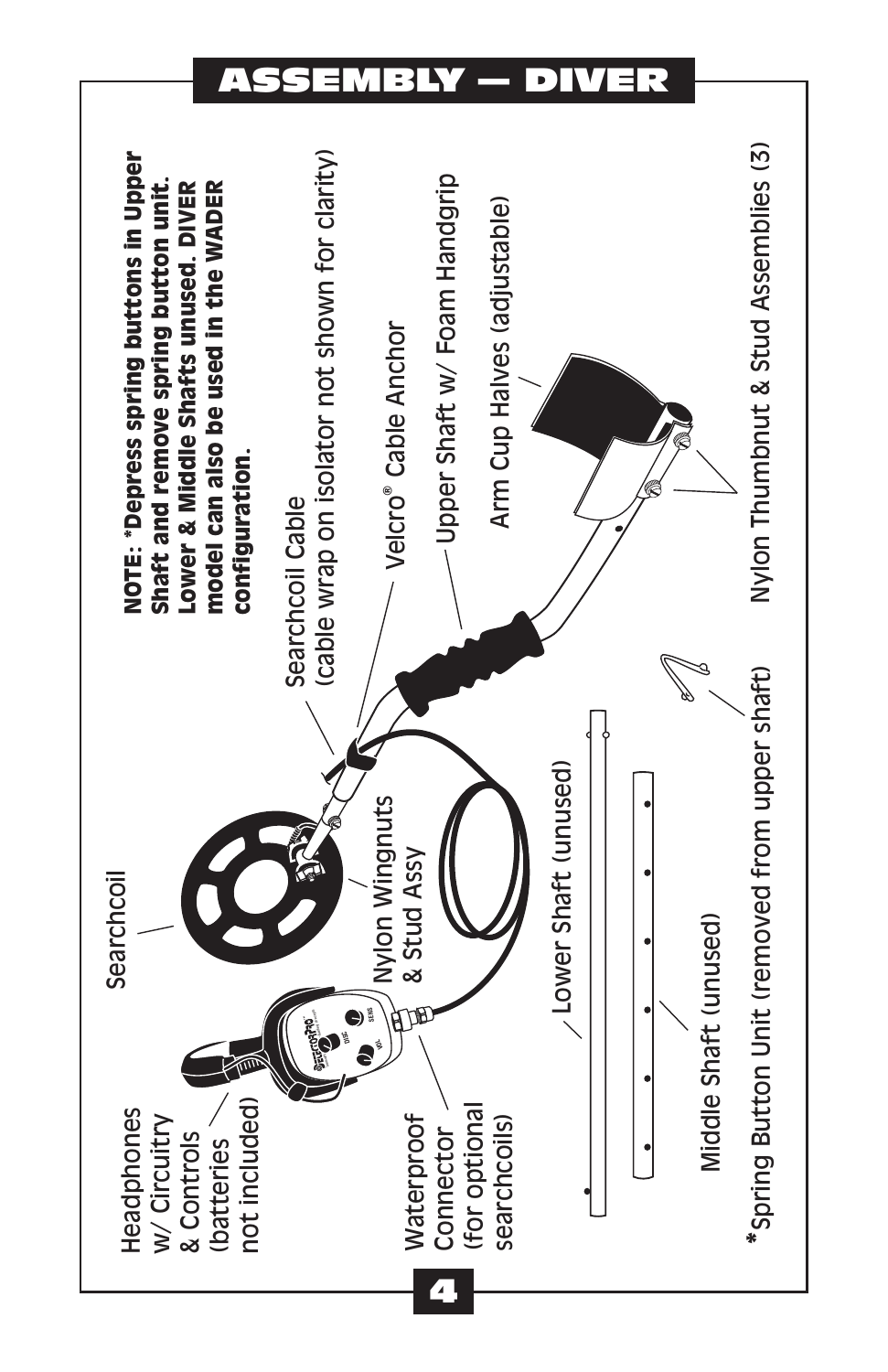# TERMINOLOGY

If you are new to metal detecting, we have provided definitions below to help you better understand terminology used in this manual. The following was reprinted with permission from: **DETECTORIST**, A How-To Guide to Better Metal Detecting, by Robert H. Sickler.

**AIR TEST** - A test to determine the maximum sensitivity a metal detector is capable of under ideal conditions. Various sized metal samples are held beyond the searchcoil bottom at varying distances to determine the limits of audio or visual response. Air tests are not accurate indicators of ground penetration ability. (see BENCH TEST)

**ALKALINE** - A grade of battery composition which sustains higher current drain and possesses a greater shelf life than basic carbon-zinc types.

**BENCH TEST** - Another form of air test used to define which discriminate settings accept or reject various target samples. Detector is placed upon a stationary, nonmetallic rest and samples are manually passed across the bottom of the searchcoil.

**CARBON-ZINC** - The standard or basic grade of drycell battery.

**DISCRIMINATION** - Circuitry and the mode of operation in which audio or visual responses from undesired metal objects are intentionally eliminated.

**GROUND BALANCE** - A condition or mode of operation in which the detector is adjusted to optimally reduce the interference that ground mineralization has on metal targets.

**MOTION DISCRIMINATOR** - A detector requiring constant searchcoil motion to reduce the effect ground mineral interference has on its discriminate function.

**PINPOINTING** - The act of aligning the center of target response width to the designated searchcoil center for accurate location and careful recovery.

**SENSITIVITY** - The measure of a metal detector's capacity to sense changes in conductivity throughout the pattern of detection set forth by the searchcoil configuration. (see AIR TEST)

**TARGET** - Any buried or hidden object which a metal detector responds to.

**VOLUME CONTROL** - A metal detector control which regulates the loudness of target response.

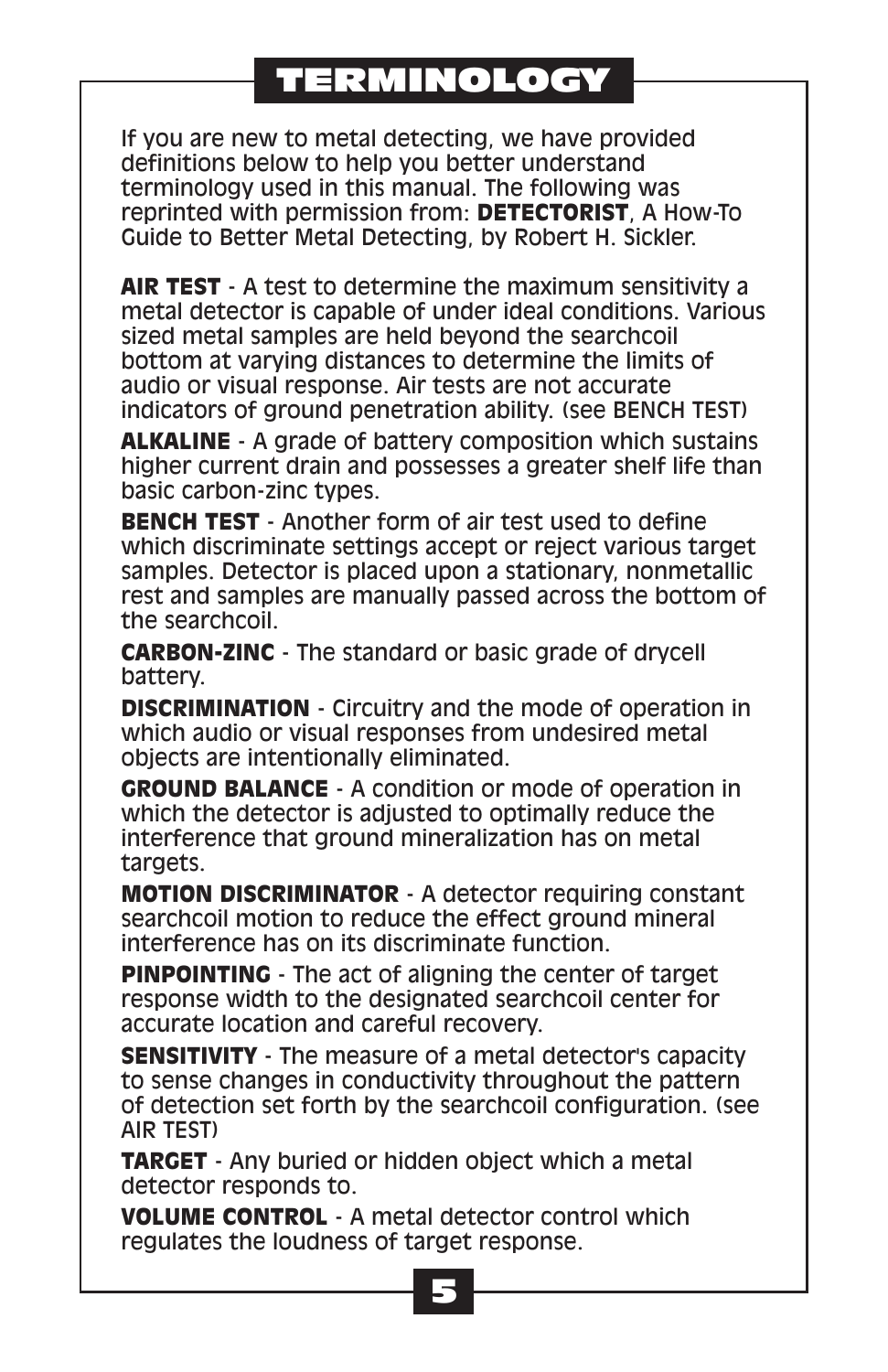## **ONTROLS**



**HEADHUNTER** DIVER & WADER models have three controls for the micro-encapsulated circuitry located in one sealed earcup of the headphones. Batteries are found in the other earcup and are user accessible.

The Discrimination (**DISC**) control has "stay-put" segmented position adjustments. The Volume (**VOL**) and Sensitivity (**SENS**) control adjustments are continuous and not segmented.

Segmented controls allow the operator to make adjustments without removing the headphones to view the position numbers. Once discrimination points are learned, the operator simply moves the control to the zero stop position and counts the segment clicks to make the desired adjustment. This only requires learning where the three controls are located and the starting points of each control. The control earcup should be worn on the side of the head opposite the arm used to sweep the searchcoil rod — thus giving a free hand to comfortably make adjustments. The Sensitivity control can be adjusted backwards from maximum ("10") to lessen the effects of ground mineralization and small surface trash. Obviously the Volume control is set to the user's preference and does not require a secure position. The "stay-put" segmentation of the Discrimination control is the most user critical. Having this control accidentally lose adjustment could possibly make you lose some valuable targets if set too high. **NOTE: Diver model has a waterproof connector for changing to optional searchcoils.**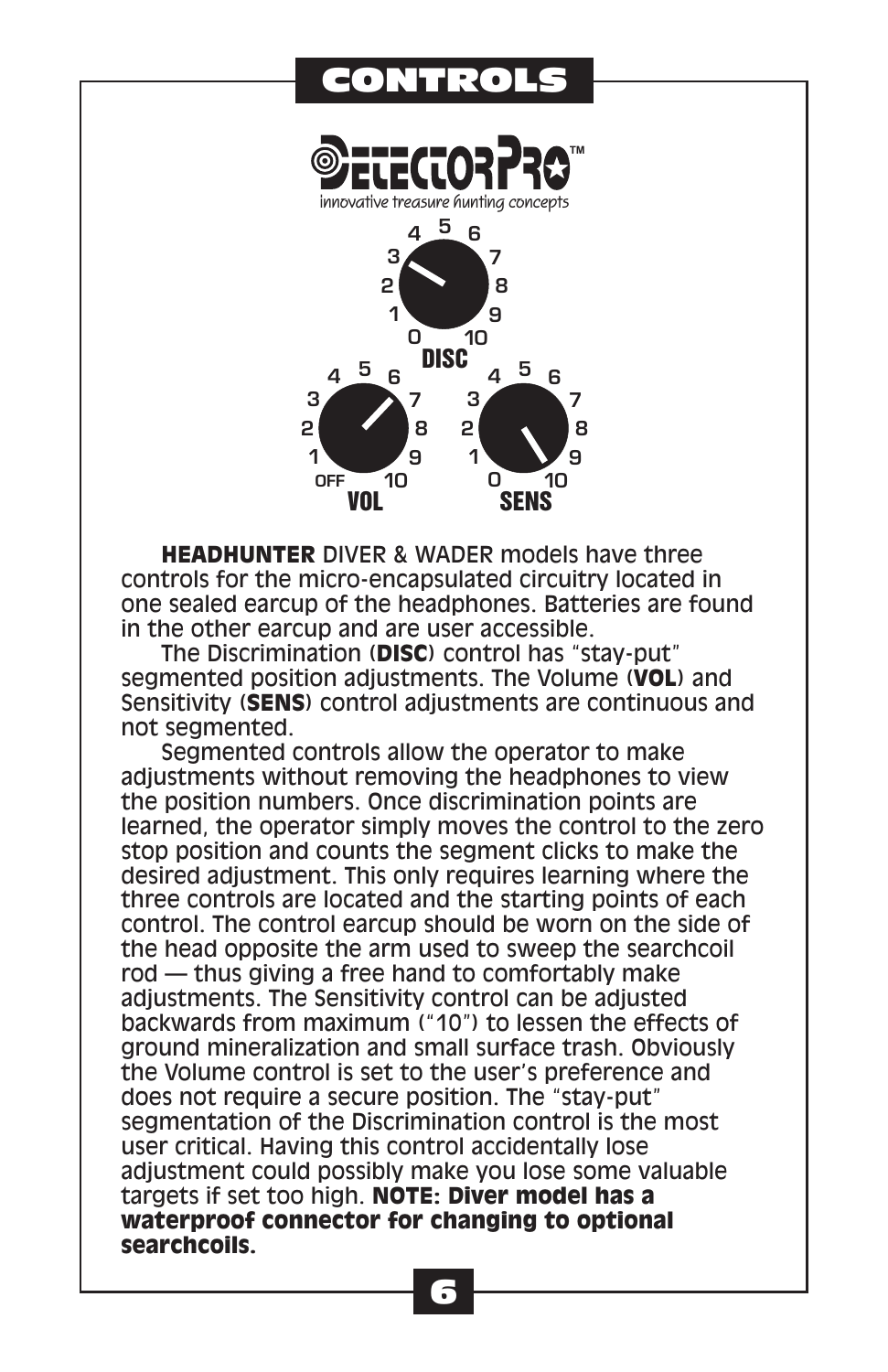# DISCRIMINATION POINTS

Bench test your detector in an area free of metal and electrical interference. For each item, return the DISC control to "0" and rotate the knob while passing each item below the searchcoil. Stop the knob when the item no longer signals or the sound character becomes broken. This number will be a discrimination reference point. It will not be possible for you to test all items on the list, but this will give you an idea what different levels of discrimination will do to your target. The items below are in order of conductivity. Please note the good items mixed with the trash items.

- **COMMON NAIL**
- **FOIL**
- **THIN RINGS (14K)**
- **TAB**" OF PULLTAB
- **Example 11 THIN RINGS (10K)**
- **MEDIUM RINGS (14K)**
- NICKEL COIN (5 CENTS)
- **PULLTAB (WHOLE)**
- **\$2.5 GOLD COIN**
- **EXAMPLE TRING" FROM PULLTAB**
- **THICK WEDDING BAND (14K)**
- **THIN RING (STERLING SILVER)**
- **3-CENT COIN (SILVER)**
- SQUARE TAB
- **Example 25 GOLD COIN**
- SMALL CLASS RING (10K)
- **INDIAN HEAD CENT**
- SCREWCAP (ALUMINUM)
- **HALF-DIME (SILVER)**
- **EXAMPLE 21NC CENT (COPPER PLATED)**
- LARGE CLASS RING 10K
- 2-CENT COIN
- ½ REALE COIN (SILVER)
- **BARBER DIME**
- **WHEAT**" CENT
- HALF-CENT (COPPER)
- \_\_\_\_\_\_\_\_\_\_\_\_\_\_ \$20 GOLD COIN
- CLAD DIME
- 1 REALE COIN (SILVER)
- **MERCURY/ROOSEVELT DIME (SILVER)**
- LARGE CENT (COPPER)
- **CLAD QUARTER**
- **QUARTER (SILVER)** 
	- **HALF-DOLLAR (SILVER)**
- DOLLAR COIN (SILVER)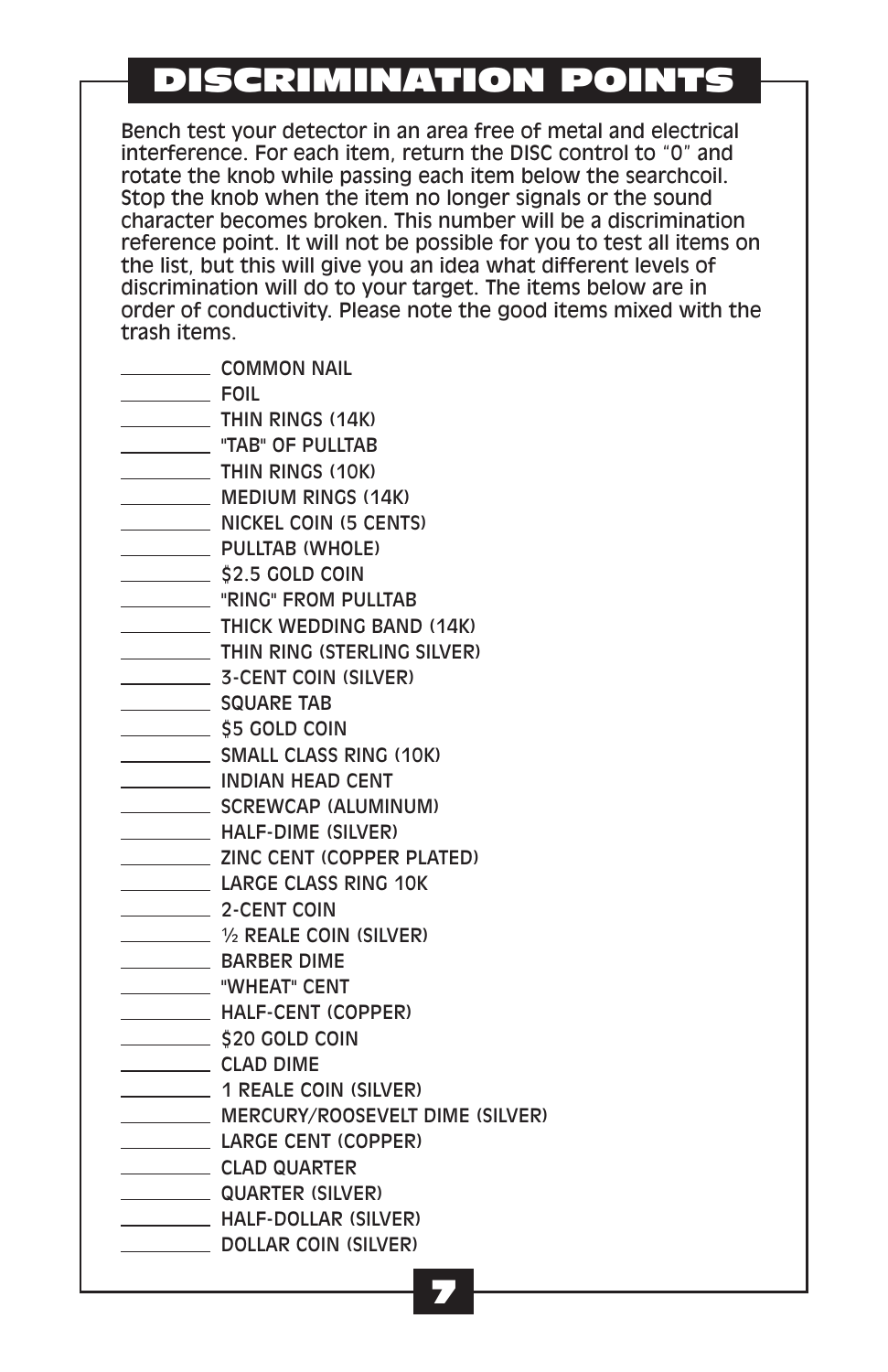### **Operating Instructions:**

The **HEADHUNTER** metal detector is one of the simplest metal detectors to use. It employs fully automated, ground balanced motion-discrimination circuitry. The searchcoil must be in slight motion to maintain audible target signal. The following is the basic startup procedure for Diving & Wading.

- **1.** Turn **HEADHUNTER** power ON. Set Volume to level where you can hear target signals comfortably. This can be accomplished by passing a coin back and forth under the searchcoil. Regulator bubble noise can reduce your hearing range and volume level should be increased accordingly.
- **2.** Turn the Sensitivity control fully clockwise to the maximum level. If you hear chatter or static, reduce level until no interference is audible. In salt water, it may be necessary to reduce sensitivity. Your **HEADHUNTER** is equipped with a quality "stay put" segmented potentiometer for the Discrimination control. Sensitivity and Volume are continuous turn controls. The Sensitivity and Volume adjustments should be made according to how your detector reacts in salt and fresh water.
- **3.** Next adjustment will be setting the Discrimination level. After learning where unwanted items will be discriminated out, you can adjust this before entering the water. If you want to change Discrimination levels once operating in water without having to view the control, just simply count knob clicks from the "0" position. Again, bench testing will teach you what click count setting certain objects are eliminated from audio.
- **4.** Swing your coil back and forth slowly over the water's bottom. Keep the coil as close to the bottom as possible. Solid sounding audio signals should always be investigated. Pinpointing a target is accomplished by raising the searchcoil off the target and slowing the sweep until the audio signal is centered under the coil in opposing sweep directions.
- **5.** Retrieving targets submerged in water is more difficult than on land or wading. Some hunters just fan the water to move the sand while others will carry a special digging tool. Always carry a small "goody" bag to deposit and transport your finds. Please remove and dispose of all trash you find. No one likes digging it up more than once!

(continued on page 9)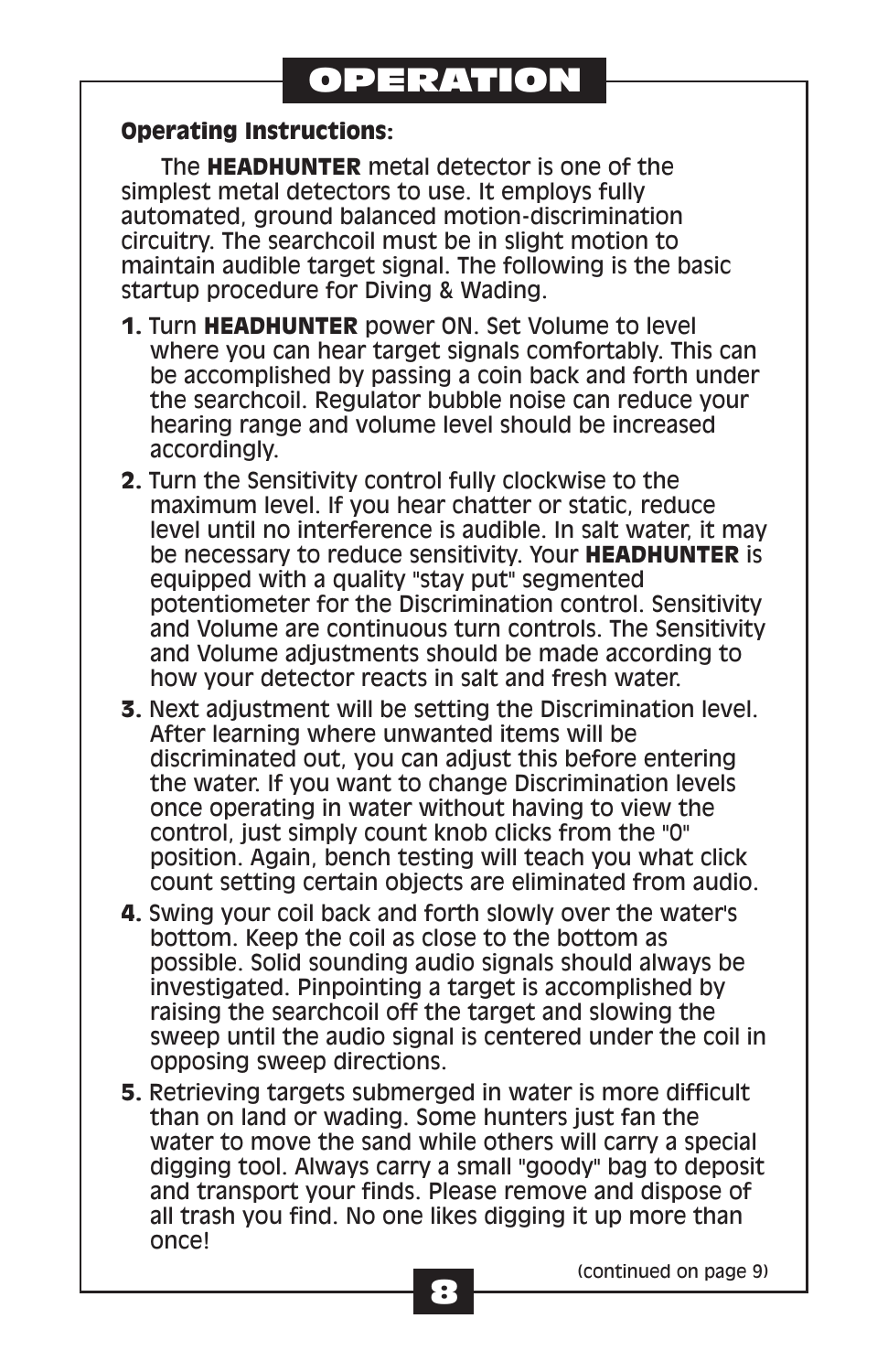**6.** With experience you will become good at retrieving finds no matter how bad the visibility.

### **Diving**

Diving with the **HEADHUNTER** DIVER is not only fun, but very rewarding. People have been losing objects in the water since the human race began. You now can start finding your share of these lost valuables with your **HEADHUNTER** metal detector. **CAUTION: Do not attempt to dive unless you complete a thorough diver training course taught by a certified instruction agency.**

Most treasure divers look for coins and jewelry. Every town has a beach or some type of public swimming area. Most beaches are littered with trash objects than neighboring land sites. We suggest you use as little discrimination in the water as possible. When you first get your detector, bench testing it with various sizes of gold and silver rings and coins will train you how much discrimination will be needed and at what numerical settings. When you make your first dive, we suggest not using the discriminator at all until you gain some water hunting experience. In time you will learn how to retrieve targets even when water visibility is minimal. There are many good books on the market that teach water hunting with a metal detector. We suggest you learn all you can by reading about the many different searching and retrieval techniques. However, nothing will replace gaining your own experience.

#### **Wading**

Control setup for wading is the same as the above Diving procedure with the only difference being you can't always see or reach the water bottom where your searchcoil is. Most experienced waders purchase a quality long-handled scoop and floating sifter system. When you hear a signal that you want to retrieve, pinpoint it and use your long-handled scoop to retrieve the target.

**Note: WADER model is not designed for diving pressures. WADER is waterproof up to 6 feet and can be accidentally dropped and submerged in water, but not used for Scuba diving. WADER & DIVER models do not have a battery check system. They can be operated continuously up to 50 hours on a fresh set of alkaline batteries. The operator is advised to keep track of time logged on each set of batteries to avoid shutdown in the middle of a hunt. Always carry fresh batteries as a backup on every hunt. This is common practice with all detectors, with or without a battery check system.**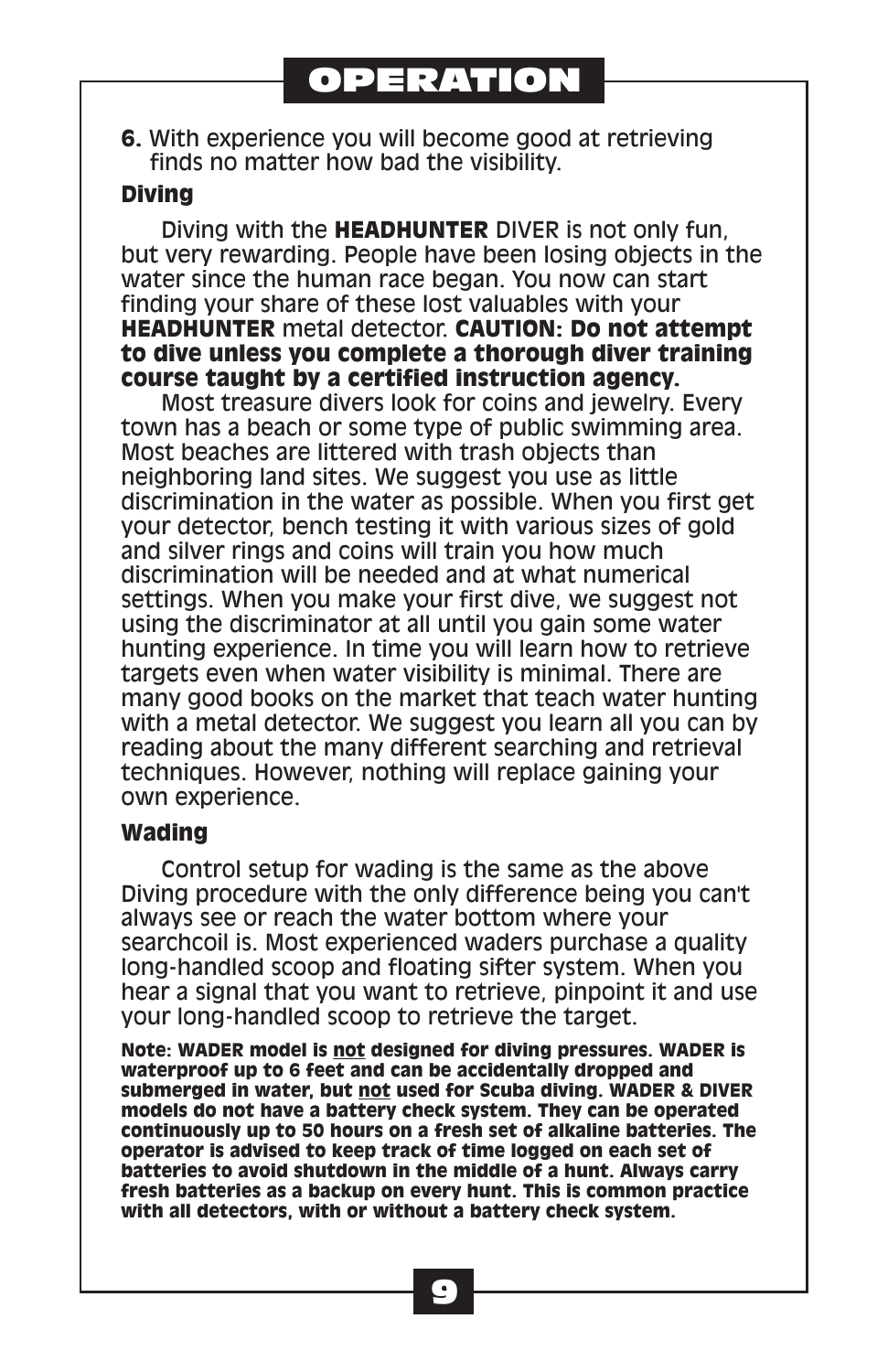## BATTERIES & MAINTENANCE



#### **Battery Replacement:**

Your **HEADHUNTER** metal detector operates with two, 9-volt standard batteries (not supplied). Hourly use can be extended by using 9V Alkaline batteries.

To add or replace batteries on the **DIVER**, **place a coin between the cup plate and the round stud** on the earcup. Turn it until the cup "pops" open exposing the battery compartment. To add or replace batteries on the **WADER**, **place a coin into the slot** on the earcup and turn until the cup "pops" open exposing the battery compartment. Note the placement of the worn batteries before removal. Remove the old batteries and insert two fresh 9-Volt batteries into the connectors.

This earcup is O-ring sealed. Be sure to carefully clean the O-ring, the groove it resides in and the mating halves of the earcup. Lubricate O-ring sparingly with silicone grease only. **DO NOT USE PETROLEUM JELLY**.

After batteries have been installed, carefully align the earcup halves and press until a solid "snap" is heard. Make sure battery connector wires are well inside of the seal area and do not get pinched on reassembly.

#### **Maintenance:**

- **1.** Always thoroughly rinse your **HEADHUNTER** in fresh water after using it — especially in salt water.
- **2.** Store your detector in a cool place.
- **3.** Never store it in a manner that it will be subject to vibration or shock.

10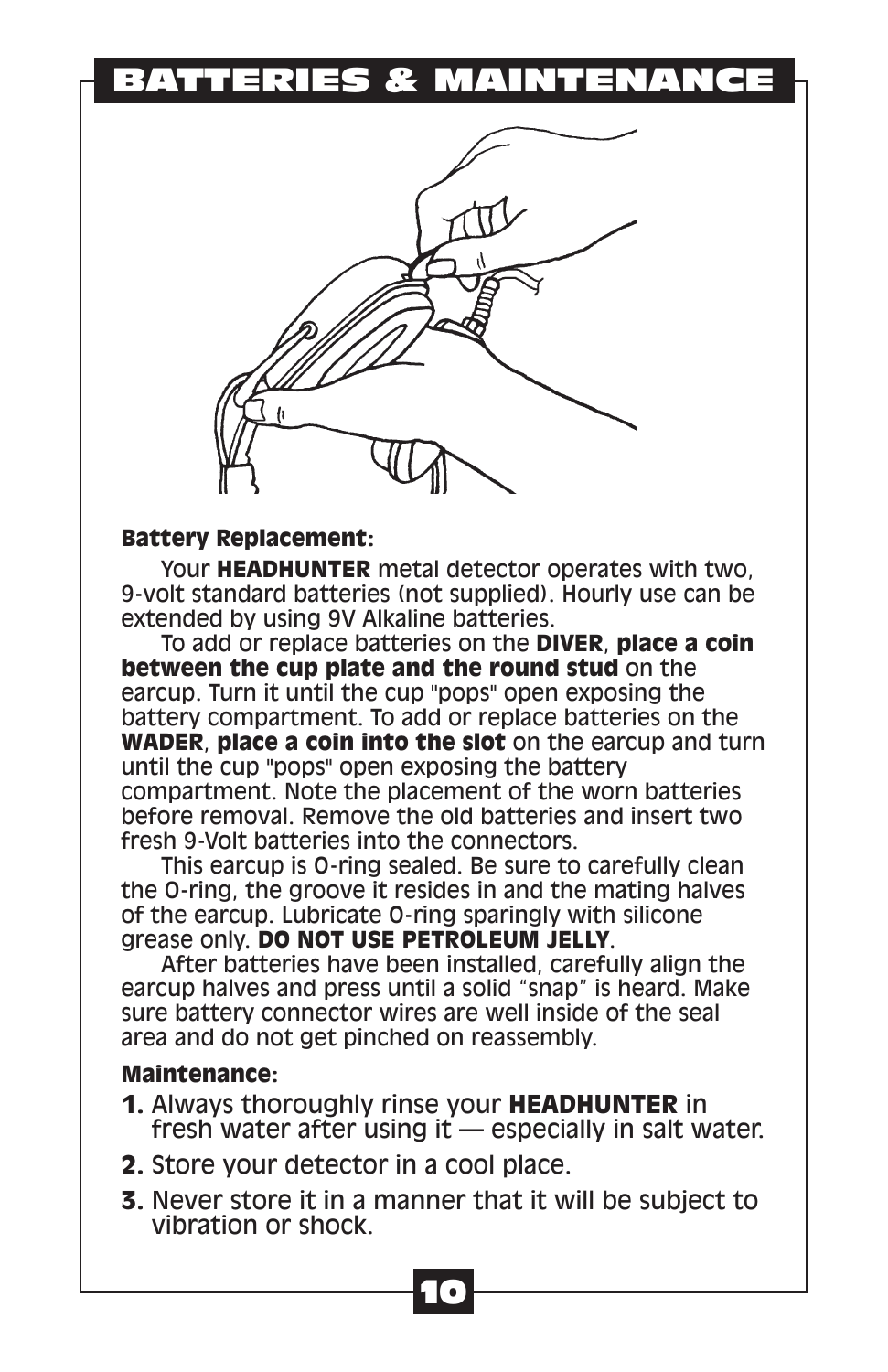# WARRANTY

### **Record Your:**

Date of Purchase: Dealer Name/Address:

### **HEADHUNTER** Model: Q DIVER Q WADER Q PULSE q LANDPRO

Serial Number:

**DetectorPro** warrants to the original consumer purchaser that your **DetectorPro** metal detector will be free from defects in materials and workmanship under normal use for two years (24 months) from the original date of purchase. If your **DetectorPro** detector fails due to defects in material or workmanship, **DetectorPro** will repair or replace at its option all necessary parts without charges for parts or labor.

This warranty gives you specific legal rights, and you may have other legal rights that vary from state to state. The warranty is non-transferable. Your warranty registration card must be sent in 10 days from date of purchase to validate your warranty.

The warranty excludes batteries, cable breakage due to improper flexing, wear on searchcoil housing, and wear of cable protection. Also excluded are metal detectors that have been abused, altered, or repaired by an unauthorized party. Opening electronics side of headphones and tampering will void warranty.



**innovative treasure hunting concepts**

1447, Route 44 Pleasant Valley, NY 12569 Phone: 845-635-3488 Fax: 845-635-1838 Email: info@detectorpro.com Web Page: www.detectorpro.com Tech Support: techsupport@detectorpro.com